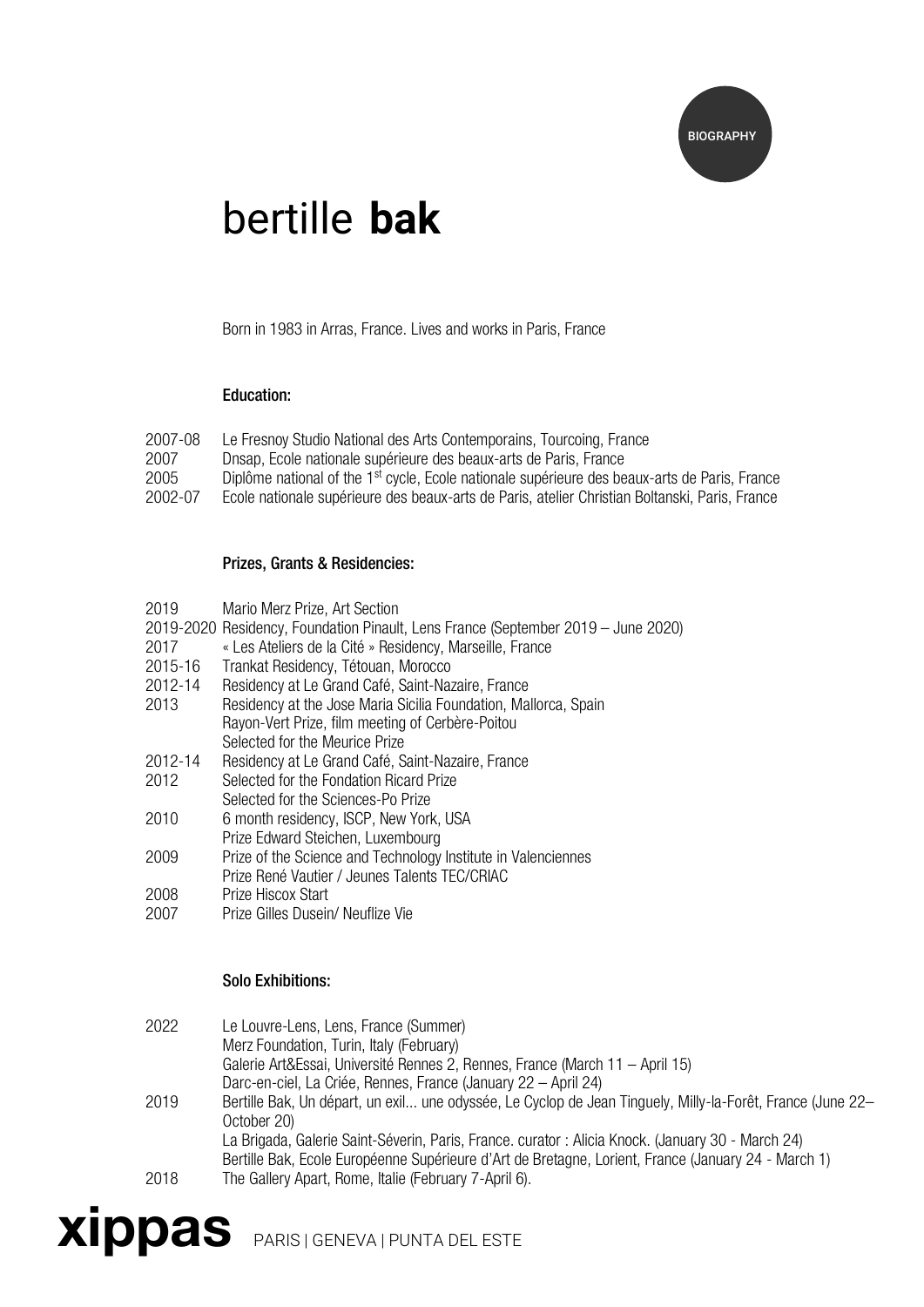

| 2017 | Bertille Bak-Poussières, Artconnexion, Lille, France, (December 9, 2017 – March 3, 2018) (screening Tu<br>redeviendras poussière) |
|------|-----------------------------------------------------------------------------------------------------------------------------------|
|      | Present, Future, Artissima, The Gallery Apart and Gallery Xippas, Turin, Italy (November $5-7$ ), (screening:                     |
|      | Boussa from Netherlands).                                                                                                         |
|      | Usine à divertissement, Frac PACA, Marseille, France (September 16 – October 29).                                                 |
|      | Bien arrivés. Temps splendide, Xippas art contemporain, Geneva, Switzerland (January 19 - March 11).                              |
|      | Complexes de loisirs, Espace d'art le Moulin, La Valette-du-Var, France (February 11 - 22).                                       |
|      | A Frac ouvert, Frac Normandie, Caen, France.                                                                                      |
| 2016 | The Gallery Apart, Rome, Italy.                                                                                                   |
| 2015 | Figures imposées, Espace des arts plastiques Madeleine-Lambert, Vénissieux, France.                                               |
| 2014 | Bestiaire, Galerie Xippas, Paris, France.                                                                                         |
|      | Le Tour de Babel, Grand Café, Saint-Nazaire, France.                                                                              |
|      | City Dome, Collective, Edinburgh, UK.                                                                                             |
| 2012 | Circuits, Modern Art Museum of Paris, France.                                                                                     |
|      | ROBE, with Charles-Henry Fertin, Gallery Xippas, Paris, France.                                                                   |
|      | Nettie Horn Gallery, London, UK.                                                                                                  |
|      | O Quatrième, Les Eglises-art contemporain center, Chelles, France.                                                                |
| 2011 | Urban Chronicle, Module 2, Palais de Tokyo, Paris, France.                                                                        |
|      | Le tour du propriétaire, Mac Val, Vitry-sur-Seine, France.                                                                        |
| 2010 | La Chambre, Gallery Xippas, Paris, France.                                                                                        |
| 2009 | Bertille Bak, Stéphane Thidet, Cléa Coudsi et Eric Herblin, Lab-Labanque, Béthune, France.                                        |
| 2008 | Experimental area to the Plateau FRAC IIe-de-France, Paris, France.                                                               |
| 2006 | Là-bas, Art Gallery of Silpakorn, Wang Tha Phra, Bangkok, Thailand.                                                               |
|      |                                                                                                                                   |

### Group Exhibitions:

| 2022 | Animalia ou la vie fantasmée des animaux, 40 mcube, Rennes, France (22 janvier - 23 avril) |  |  |
|------|--------------------------------------------------------------------------------------------|--|--|
|      |                                                                                            |  |  |

2021 30 ans déjà ! #2, Xippas, Paris

|      | Geneva Decade, Xippas Art contemporain, Genève (September 2 – October 23)                                                 |
|------|---------------------------------------------------------------------------------------------------------------------------|
|      | Performing Lives, Trinity Square Video, Canada (online exhibition); commissariat: Zoë Chan (May 1 <sup>st</sup> – June 6) |
|      | (Transport à dos d'hommes)                                                                                                |
| 2020 | Folklore, Centre Pompidou Metz, France (March 21 – September 21)                                                          |

The Player. Le ciel peut attendre, programme vidéo, FRAC Poitou-Charentes, Angoulême, France (April 21 – May 16) (Ô quatrième)

2019 Il est une fois dans l'Ouest, Frac Nouvelle-Aquitaine, MECA, Bordeaux, France (September 29 – November 9) Un monde, un seul, pour demeure, Château de Biron, France (July 13 – December 1) Vern Volume 2019 : La revanche des milieux, 22 Biennale of Contemporary Art, Centre culturel de Vern-sur Seiche, France (September 7 – October 12) Some of us, – An overview on the French Art Scene, NordArt, Kunstwerk Carlshütte, Büdelsdorf, Germany (June 1 – October 13) dé.payser, Le Mikado/L'Arteppes – espace d'art contemporain, Annecy, France (September 11 – October 17) L'esprit vagabond, L'espace culturel Le Grand Turc, La Ferté Macé, France (September 13 – October 12) Mario Merz Prize finalists, 3rd edition, Foundation Merz, Turin, Italy (June 3 - October 6) Enfermement, Musée d'art et d'histoire Paul Eluard, Saint-Denis, France (April 12– October 7) You Got to Burn to Shine, Galleria nazionale d'arte moderna e contemporanea, Rome, Italy. Curator: Teresa Macri (February 4 – April 7) 2018 L'Esprit de notre temps, Episode 1: nouvelles images fixes (et en mouvement), Le Frac-Artothèque du Limousin, France

Performing Lives, curated by de Zoë Chan, Optica, Centre d'art contemporain, Montréal, Canada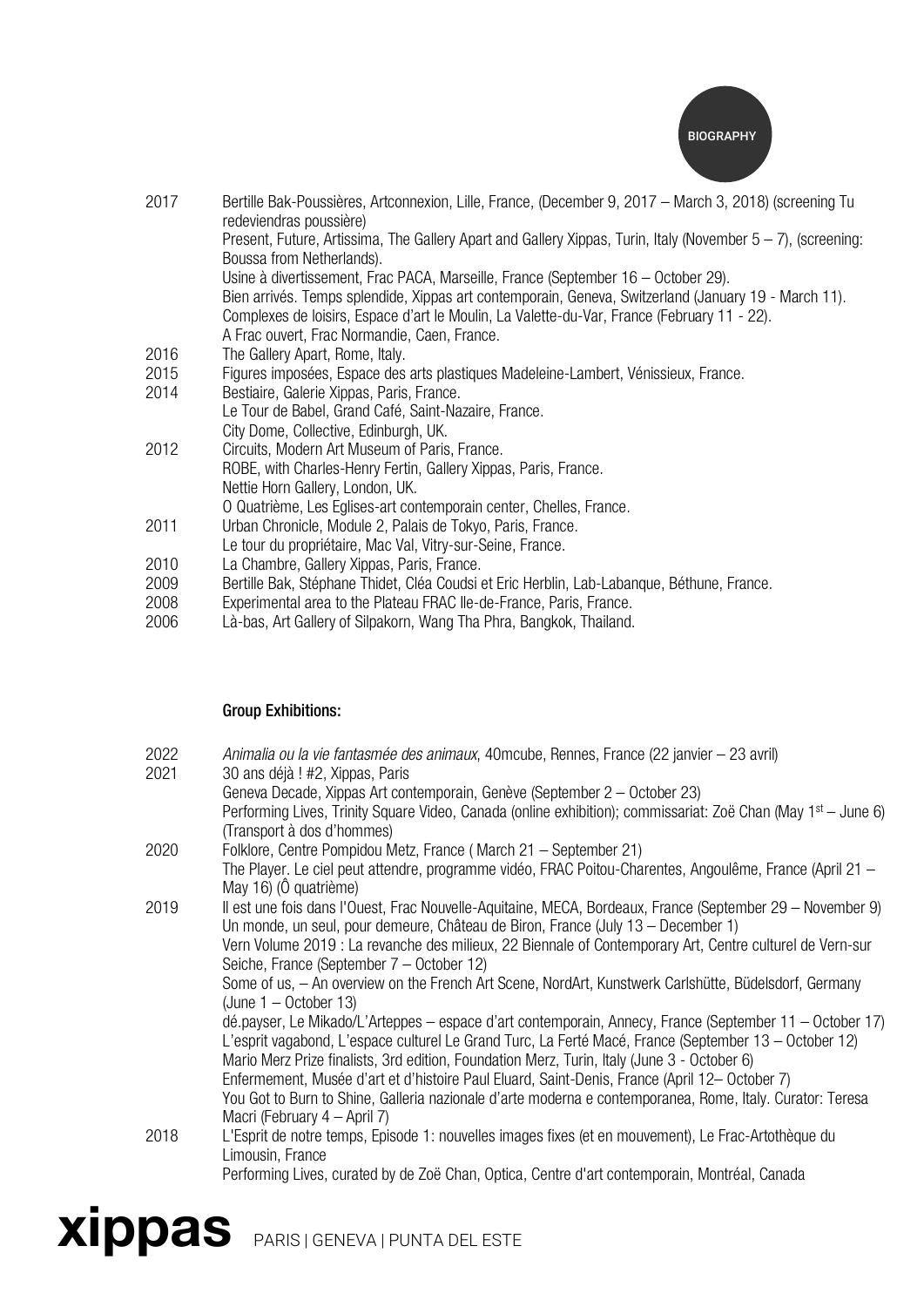

| 2017 | (January 20 - March 17), (screening : Transports à dos d'hommes).<br>Sans bride, ni mors, ni rêne, Les formes de résistances dans la création artistique, curated by Doriane Spiteri,         |
|------|-----------------------------------------------------------------------------------------------------------------------------------------------------------------------------------------------|
|      | Centre Culturel Colombier, Rennes, France (November 10 – December 15)<br>Agoramania, la ville dans tous ses états!, Maif Social Club, Paris, France (September 29 - January 6),               |
|      | (screening: Safeguard Emergency Light System).<br>Au loin les Signaux Al Lou'Lou, Chantier naval Borg, Marseille, France (September 15 - 17).                                                 |
|      | ANTIDORON-EMST Collection, Documenta 14, Fridericianum, Kassel, Germany (June 10 - September 17).                                                                                             |
|      | Collectif Supended Spaces - Refaire Surface, Moulins Albigeois, Albi, France (July 1 - October 22).                                                                                           |
|      | Attraction(s), Collections Frac Normandie Caen and Musée d'Art et d'Histoire de Lisieux, France (May 31-                                                                                      |
|      | September 17).                                                                                                                                                                                |
|      | L'art chemin faisant Dépaysements, 19th edition of Parcours d'art contemporain, Centre d'art                                                                                                  |
|      | contemporain-Atelier Estienne, France (June 18 - September 17), (le Hameau).                                                                                                                  |
|      | Palais Potemkine, National Art Gallery, Sofia, Bulgaria (May 19 - August 20), (screening : Usine à                                                                                            |
|      | Divertissement).                                                                                                                                                                              |
|      | Videobox Festival, Carreau du Temple, Paris, France, (screening : Urban Chronicle 3).                                                                                                         |
|      | Comme les chutes d'eau déjà tremblent dedans la source, Espace arts plastiques Madeleine Lambert,                                                                                             |
|      | Vénissieux, France.                                                                                                                                                                           |
| 2016 | Animal, on est mal, Parc culturel de Rentilly, Bussy St Martin, France, (screening : Le Hameau).<br>Carte Blanche à Richard Fauguet, Frac Limousin, Limoges, France, (screening : Le Hameau). |
|      | Biennale de l'Image en Mouvement-BIM, Geneva, Switzerland.                                                                                                                                    |
|      | Creating Worlds, Kyungpook National University Art Museum of Daegu, South Korea & Wooyang Museum of                                                                                           |
|      | Contemporary Art, South Korea.                                                                                                                                                                |
|      | Hacking Habitat- Art of Control, Niet Normaal Foundation, Utrecht, The Netherlands (Safeguard Emergency                                                                                       |
|      | Light System).                                                                                                                                                                                |
|      | Ultralocal, CEAAC, Strasburg, France, (Le Hameau).                                                                                                                                            |
|      | MIX, Xippas Galeria, Punta del Este, Uruguay (Court n°4).                                                                                                                                     |
|      | Now is our Future, Salon Drawing Now, Paris, France.                                                                                                                                          |
| 2015 | Partage d'intime, Pôle expérimental des métiers d'art, Château de Nontron, France.                                                                                                            |
|      | Le cinéma, c'est jamais trop court, Fête des Courts-Métrages de Paris, Paris, France (Faire le Mur).<br>Sortir du livre, Mains d'Oeuvres, Saint-Ouen, France.                                 |
|      | Escale, Frac Basse-Normandie collection, railway station of Trouville-Deauville.                                                                                                              |
|      | Nuit des videos Neuflize OBC, Palais de Tokyo, Paris, France (screening : Court n°1).                                                                                                         |
|      | Miroir ô mon Miroir, Pavillon Carré de Baudouin, Paris, France (screening : le Hameau).                                                                                                       |
|      | Between the Pessimism of the Intellect and the Optimism of the Will, 5th Thessaloniki Biennial, curated by                                                                                    |
|      | Katerina Gregos, Greece (screening : Faire le Mur).                                                                                                                                           |
|      | Le point de fuite de l'histoire, Festival « L'été photographique de Lectoure », curated by Catsou Roberts,                                                                                    |
|      | Lectoure, France (screening : Le Tour de Babel).                                                                                                                                              |
|      | Le domaine des murmures, Domaine départemental du château d'Avignon, France, (screening : Safeguard                                                                                           |
|      | Emergency Light System).<br>Festival Doc en Courts, Lyon, France (screening : Le Tour de Babel).                                                                                              |
| 2014 | Biennale de Belleville, Carré de Baudoin, Paris, France,                                                                                                                                      |
|      | L'été au LAM, Musée de Lille Métropole, France.                                                                                                                                               |
|      | Double feature, Schrin Kunsthalle Frankfurt, Germany.                                                                                                                                         |
|      | NY-LUX - Edward Steichen Award 2004-2014, curated by Enrico Lunghi, MUDAM, Luxemburg.                                                                                                         |
|      | La part des Anges, Gallery Maubert, Paris, France.                                                                                                                                            |
|      | Les Arpenteurs, Saline Royale, Arc-et-Senans, France.                                                                                                                                         |
|      | Get up #3, Mains d'œuvres, Saint-Ouen, France.                                                                                                                                                |
|      | Sunshine Socialist Cinema, Gotland Konstmuseum, Sweden.                                                                                                                                       |
|      | Get up #2, Belgrade, Serbia.<br>Gallery Air du temps, Annemasse, France.                                                                                                                      |
|      | La vidéo : tout un art !, Frac Aquitaine collection, Formation center of novices Cobas, La teste-de-Buch,                                                                                     |
|      | France.                                                                                                                                                                                       |
|      |                                                                                                                                                                                               |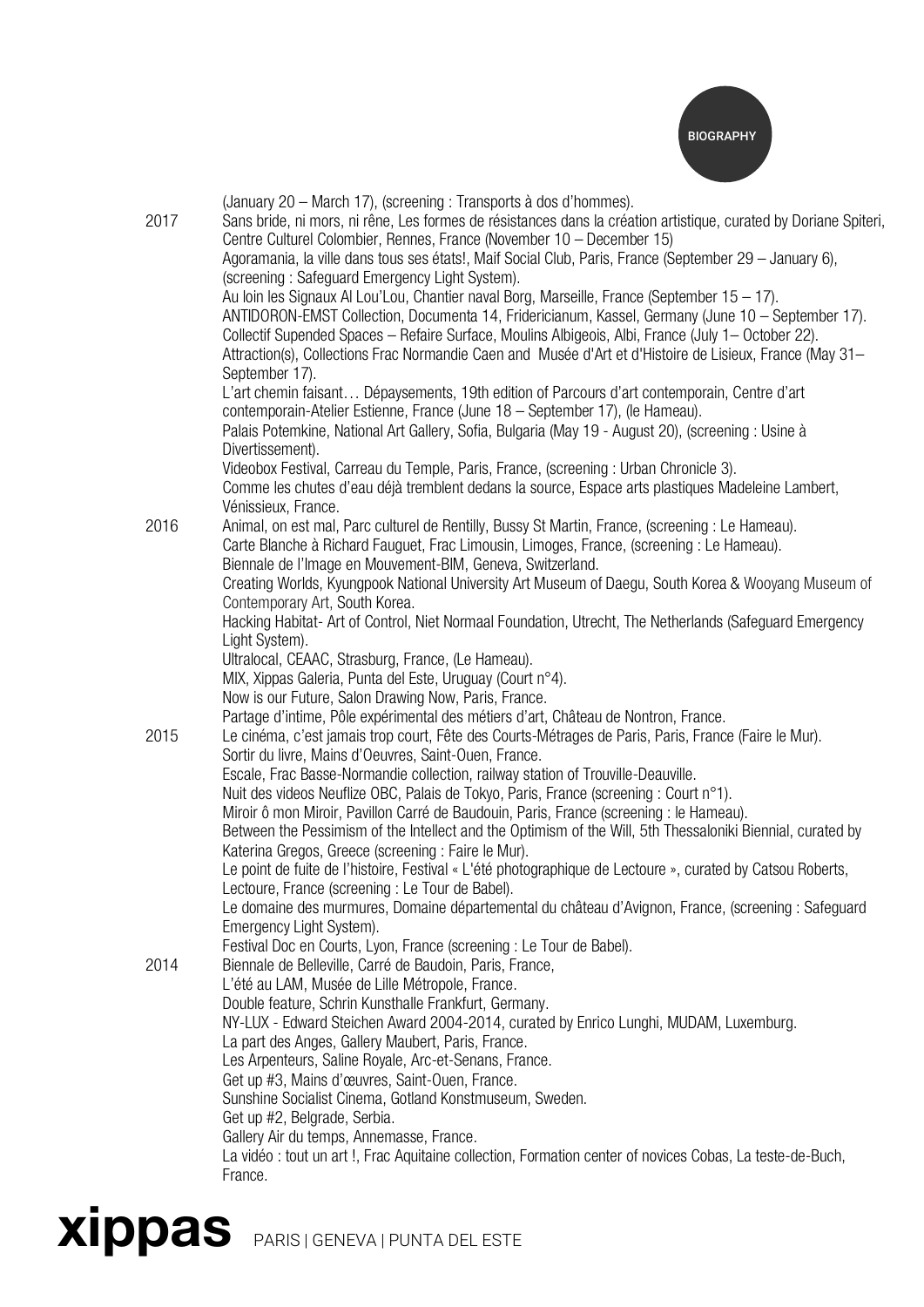

| 2013 | Horisont, Art Museum of Gotland, Sweden.<br>Factish Field: Project 2, Collective Gallery, City Dome, Edinburgh, UK.<br>Le Rêve d'une chose, Maison Salvan, Labège, France.<br>Biennale de Belleville, Carré de Baudoin, Paris, France.<br>Par les temps qui courent, exhibition held by le Grand Café at LIFE - Submarines base in Saint Nazaire,<br>France.                                                                                               |
|------|------------------------------------------------------------------------------------------------------------------------------------------------------------------------------------------------------------------------------------------------------------------------------------------------------------------------------------------------------------------------------------------------------------------------------------------------------------|
|      | A triple Tour, Fondation Pinault for Contemporary Art, Conciergerie, Paris, France.<br>La vidéo: tout un art!, Frac Aquitaine collection, secondary school for vocational training agricultural and<br>horticultural of Landes, Oeyreluy, France.<br>Incomparable histories. Hymns, alleyways and splinters, KM Kulturunea, San Sebastian, Spain.<br>Mom, am I a barbarian?, 13th Istanbul Biennial, Turkey (screening: Safeguard Emergency light system). |
|      | Biennaleonline 2013.<br>ArtBrussels (Gallery Xippas and Nettie Horn), Belgium.<br>Urban Chronicle, Bielefelder Kunstverein, Germany.<br>Agora, 4th Athens Biennial, Greece.<br>Get Up #1, Fabrica de Pensule, Cluj-Napoca, Romania.                                                                                                                                                                                                                        |
|      | Des maisons vides ne font pas une ville, Art contemporary area M1886, Ankara, Turkey.<br>Réinventer le monde, Sala Rekalde, Bilbao, Spain (with the FRAC Aquitaine).<br>Bertille Bak, projection, Kavlin Centro Cultural, Punta del Este, Uruguay.<br>Art et engagement, Arts House of Michel de Montaigne University, Bordeaux, France.<br>Le FMAC à l'école, Max Dormoy School, Paris 18 <sup>th</sup> arrdt, France.                                    |
| 2012 | El Gran Sur, Montevideo Biennal, curated by Alfons Hug, Paz Guevara & Patricia Bentancur,<br>Uruguay.<br>Histories from Below, curated by Nicolas Rivet, Ygrec Ensapc, Cergy, France.                                                                                                                                                                                                                                                                      |
|      | Paroles des images, curated by Caroline Bourgeois, Palazzo Grassi, Venice, Italy.<br>Contemporary Art Biennial, La Caravane, Rennes, France.<br>O Quatrième, St Marylebone Church, London, UK.<br>L'Homme de Vitruve, curated by Claire le Restif, CREDAC, Ivry-sur-Seine, France.                                                                                                                                                                         |
|      | Intense Proximity, La Triennale, Palais de Tokyo, Paris, France.<br>Evocateur, exhibition for the 14th Ricard Foundation Prize, Paris, France.<br>Les chemins de l'équivoque, The Overlapping Biennial, Young Artists Biennial, Bucharest, Romania.<br>Where is the here if the here is in there?, Pallas Contemporary Projects, Dublin, Ireland.<br>Nuit Blanche, Palais de Tokyo, Paris, France.                                                         |
|      | Espace Croisé, Roubaix, France.<br>Interactions, Leonard & Bina Ellen Art Gallery, Montréal, Canada ISCP, three days of international<br>contemporary art, New York, USA.                                                                                                                                                                                                                                                                                  |
|      | L'Institut des archives sauvages, Villa Arson, Nice, France.<br>Foire Loop, Barcelona (Nettie Horn Gallery), Spain.<br>ArtBrussels (Galerie Xippas), Belgium.<br>Promessa Festival, Teatro Valle Occupato, Rome, Italy.                                                                                                                                                                                                                                    |
| 2011 | Infiltration, le privilège des chemins, Plataforma Revolver, Lisbon, Portugal.<br>L'œil sur les rues, Parc de la Villette, Paris, France.<br>2001-2011, Soudain, déjà, School of Fine Art, Paris, France.<br>Topographic 2, à propos d'une île, Eglise des Forges, Tarnos, France.                                                                                                                                                                         |
|      | La ronde, La ferme du buisson, Noisiel, France.<br>Esprit mine, Mining historical center, Lewarde, France.<br>Frontières, Abenoux, France.<br>Communauté/Germeinschaft, Grand Café, Saint-Nazaire, France.                                                                                                                                                                                                                                                 |
| 2010 | Communauté/Germeinschaft, Kunstverein Wolfsburg, Germany.<br>FIAC, cour carrée, FMAC 2010's acquisition, Paris, France.<br>Là où nous sommes, Maison d'art Bernard Anthonioz, Nogent sur Marne, France.<br>La Grosse Drave, Lac Maskinongé, Saint-Gabriel de Brandon, Canada.                                                                                                                                                                              |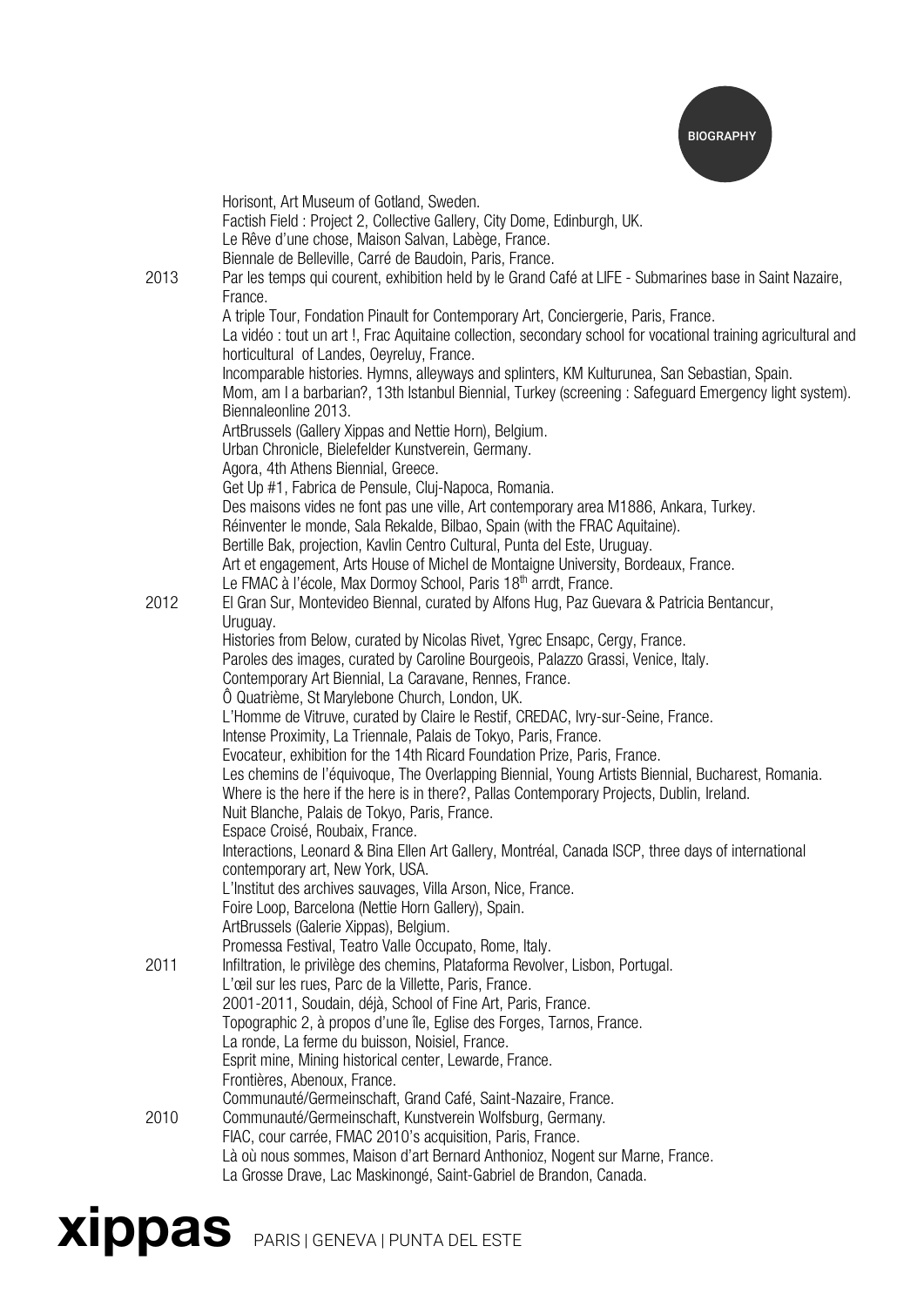

|              | A toutes les morts égales et cachées dans le nuit, Mac's du Grand'Hornu, Belgium.<br>Reset, Fondation d'entreprise Paul Ricard, Paris, France.          |
|--------------|---------------------------------------------------------------------------------------------------------------------------------------------------------|
|              | Water and soil, XComa - Xi'an, China.                                                                                                                   |
|              | Fire Wood, XComa, China.                                                                                                                                |
|              | Cinémas, Mac Val, Art contemporary museum of Val-de-Marne, France.                                                                                      |
|              | En regard, Fine art museum, Bordeaux, France.                                                                                                           |
|              | Imaginez Maintenant, Centre Pompidou, Metz, France.                                                                                                     |
| 2009         | Insiders, Capc, Bordeaux, France.                                                                                                                       |
|              | En somme, with Perrine Lievens, vestibule de la Maison Rouge, Paris, France.                                                                            |
|              | Never dance alone, National studio of contemporary arts, Tourcoing, France.                                                                             |
|              | (Des) alter est, Espace Le carré & Jardins des Modes, Lille, France.                                                                                    |
|              | Bleu+Blanc+Rouge=Rose?, Les églises-contemporary art center of Chelles, France.                                                                         |
|              | Passage à Faune, with Damien Cadio, Crac Alsace, Altkirch, France.                                                                                      |
| 2008         | Festival Photos et Légendes Perdu/Gagné, a proposal by Madeleine Van Doren, Pantin, France.                                                             |
|              | Hospitalités 2008, federated by TRAM network, Jeu de Paume, Musée Zadkine, Palais de Tokyo, Paris,                                                      |
|              | France.                                                                                                                                                 |
|              | Palimpseste un bon prétexte, Gallery Xippas, Paris, France.                                                                                             |
|              | Panorama 9-10 curated by Bernard Blistène, Le Fresnoy, Tourcoing, France.                                                                               |
|              | dix-7 en zéro-7, curated by Laurent Busine, ENSBA, Paris, France.                                                                                       |
|              | Project Room, Gallery Catherine Bastide, Brussels, Belgium.                                                                                             |
| 2007         | Maison Européenne de la Photographie pour la remise du prix Gilles Dussien, Paris, France.                                                              |
|              | Pression à froid, Cordeliers monastery, Paris, France.                                                                                                  |
|              | Présence vidéo, Orangerie, Cachan, France.                                                                                                              |
| 2006<br>2005 | PACA in the Château de la Tuffière, Angers, France.<br>le bricolage est à la vie ce que la cerise est au gâteau, grottes de la Tuffière, Angers, France |
|              |                                                                                                                                                         |

#### 2005 le bricolage est à la vie ce que la cerise est au gâteau, grottes de la Tuffière, Angers, France.

#### Film Festivals / Projections:

- 2021 Festival de cinéma, La Maison Composer, Saints-en-Puisaye, France Festival court métrage Traces de Vie, Clermont-Ferrand, France Rencontres vidéos à Cerbère, Cerbère, France
- 2018 l'Ecole du vent, Les Roches, Espace d'art contemporain, Saint-Clément, France (November 24) (screening : Le Hameau)
- 2017 « A Frac ouvert », Frac Normandie, Caen, France (January 9– February 12) Nuit Blanche, Parcours Nord, Ecole Guadeloupe, Parvis de la Gare de l'Est, Paris, France (October 7), (screening : Transports à dos d'hommes, Figures imposées). Palais Potemkine, National Art Gallery, Sofia, Bulgaria (May 19 - August 20), (screening : Usine à Divertissement). Videobox Festival Carreau du Temple, Paris, France (April 27 - 29), (screening : Urban Chronicle 3). 2016 La Ville au Corps, Carreau du Temple, Paris, France (April 14 - 17) (screening : Safeguard Emergency Light System/ Transports à dos d'hommes).
- Cinémapéro, Espace d'art contemporain Les Roches, Chambon-sur-Lignon, France. 2015 Neuflize OBC Videos' night, Palais de Tokyo, Paris, France, (screening : Court n°1). Art Film Festival, Cannes, France.
- 2014 Spoutnik, Cultural center of Geneva, Switzerland, (screening : Safeguard Emergency Light System). Traces de Vie, Festival du film documentaire, Clermont-Ferrand/Vic le Comte, France, (screening : Transports à dos d'hommes/ O Quatrième). Cycle de cinéma (DE)CONSTRUCTIONS, collaboration Light Cone-LE BAL, cinéma de cinéastes, LE BAL, Paris, France, (screening : Safeguard Emergency Light System).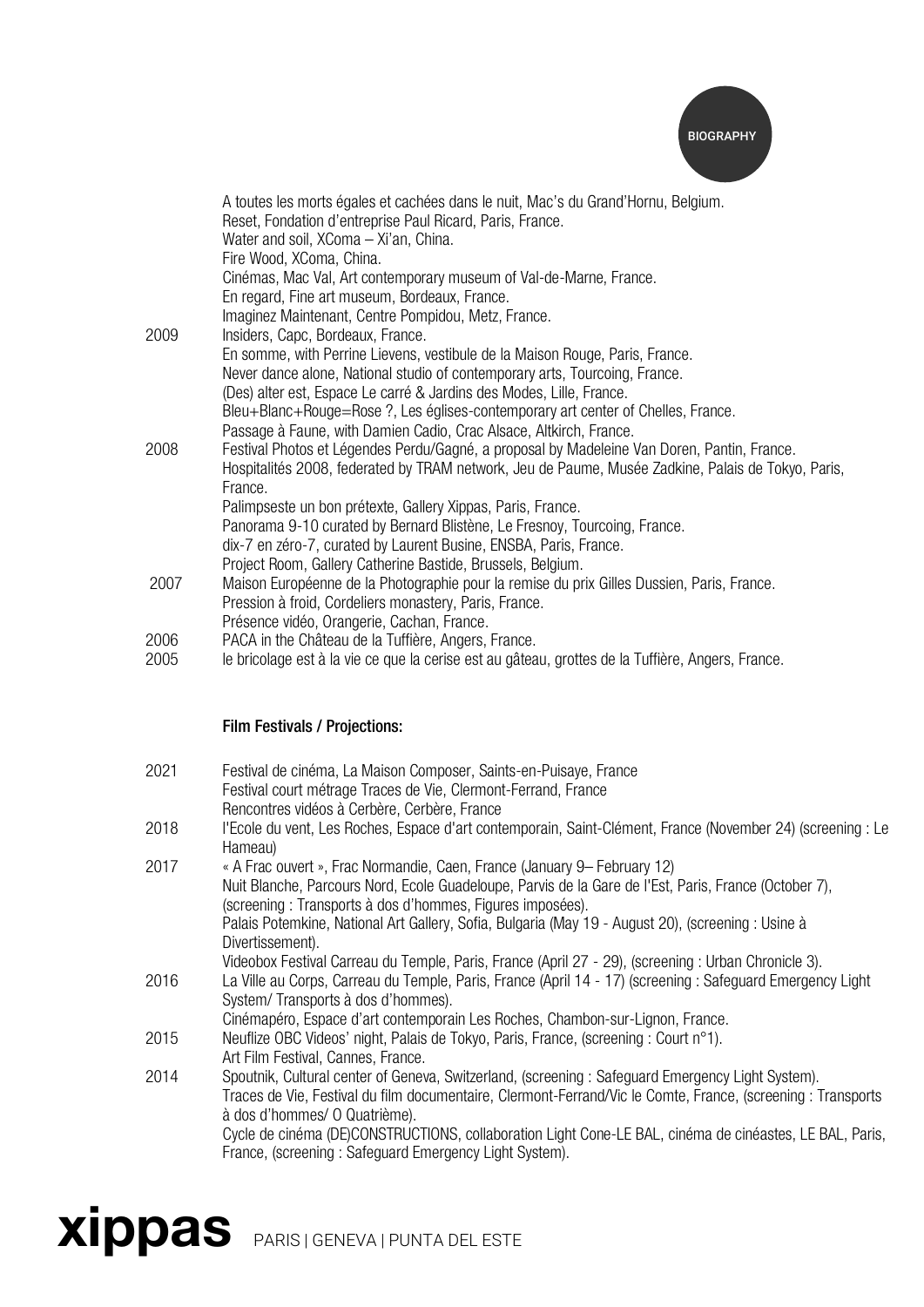

|      | Beauty lies inside Desire, Museum of contemporary art Voivodina, Novi Sad, Serbia, (screening : Urban<br>Chronicle 3).                      |
|------|---------------------------------------------------------------------------------------------------------------------------------------------|
|      | Double feature, Schrin Kunsthalle Frankfurt, Germany, (screening : Faire le Mur / La cabale des Oursins de                                  |
|      | Luc Moullet).                                                                                                                               |
|      | Fade into you, Kunsthalle Mainz, Germany.                                                                                                   |
|      | Une soirée avec Bertille Bak, Musée de la Chasse et de la Nature, Paris, France, (screening : Le Hameau -<br>T'as de beaux vieux, tu sais). |
| 2013 | IKONO On Air Festival, London, UK (screening: Court n°1, Court n°2, Court n°3).                                                             |
|      | Subjective projections, Bielefelder Kunstverein, Bielefeld, Germany.                                                                        |
|      | Images Passages, Museum of the Castel of Annecy, Suisse.                                                                                    |
|      | Cinematrography meeting of Cerbère-Portbou, France.                                                                                         |
|      | Film festival of Douamenez, France.                                                                                                         |
|      | Le Bel Ordinaire, Le Méliès cinéma, Pau, France.                                                                                            |
|      | Traffic-Home cinéma, Lausanne, Switzerland.                                                                                                 |
|      | Ping Pong video #32, Pays rêvés, pays réels, Cinéma du réel, Pau, France (screening : « Transports à dos<br>d'hommes »).                    |
|      | Design, Poverty, Fiction Festival, Le Grand Hornu, Hornu, Belgium.                                                                          |
| 2011 | Prospectif cinéma, Centre Pompidou, Paris, France.                                                                                          |
| 2010 | Imaginez Maintenant, Cité de l'architecture et du patrimoine, Paris, France.                                                                |
|      | Travail, Culture, Maison Populaire, Montreuil, France.                                                                                      |
|      | Festival Punto de Vista, Spain.                                                                                                             |
|      | Festival Bobines Sociales, Studio de l'Ermitage, Paris, France.                                                                             |
| 2009 | Association Autour de la Terre, Chaumont, France.                                                                                           |
|      | Festival Docencourts, Lyon, France.                                                                                                         |
|      | L'Arcadie ailleurs et maintenant autrefois et ici et l'année prochaine, La Platine, Saint-Etienne, France.                                  |
|      | Festival ânûu-rû âboro, Koné, New Caledonia.                                                                                                |
|      | Poétique du chantier 1, Espace 60, Bonlieu/Annecy, France.                                                                                  |
|      | Traffic Home Cinéma, Lausanne, Switzerland.                                                                                                 |
|      | Festival International de l'Image Environnementale, Arles, France.                                                                          |
|      | Festival Côté Court, Pantin, France.                                                                                                        |
|      | Festival de l'Archarnière, Lille, France.                                                                                                   |
|      | Contrechamp, Le cinématographe, Nantes, France.                                                                                             |
|      | Festival de courts métrages Bobin'Lille, France.                                                                                            |
|      | Festival Temps d'images, La Ferme du Buisson, Noisiel, France.                                                                              |
|      | KKO festival, Altrirch, France.                                                                                                             |
|      | Viva el margen !, La Enana Marron, Madrid, Spain.                                                                                           |
| 2008 | 61è Festival International du Film, Locarno, Switzerland.                                                                                   |
| 2007 | Festival de philosophie Les frontières de l'Europe, Flagey, Brussels, Belgium.                                                              |

## Collections:

Musée d'art contemporain du Val-de-Marne (Mac/Val), Vitry-sur-Seine Musée d'art moderne de la ville de Paris FNAC-CNAP FMAC, Paris FRAC Aquitaine FRAC Alsace FRAC Aquitaine FRAC Basse Normandie FRAC Limousin